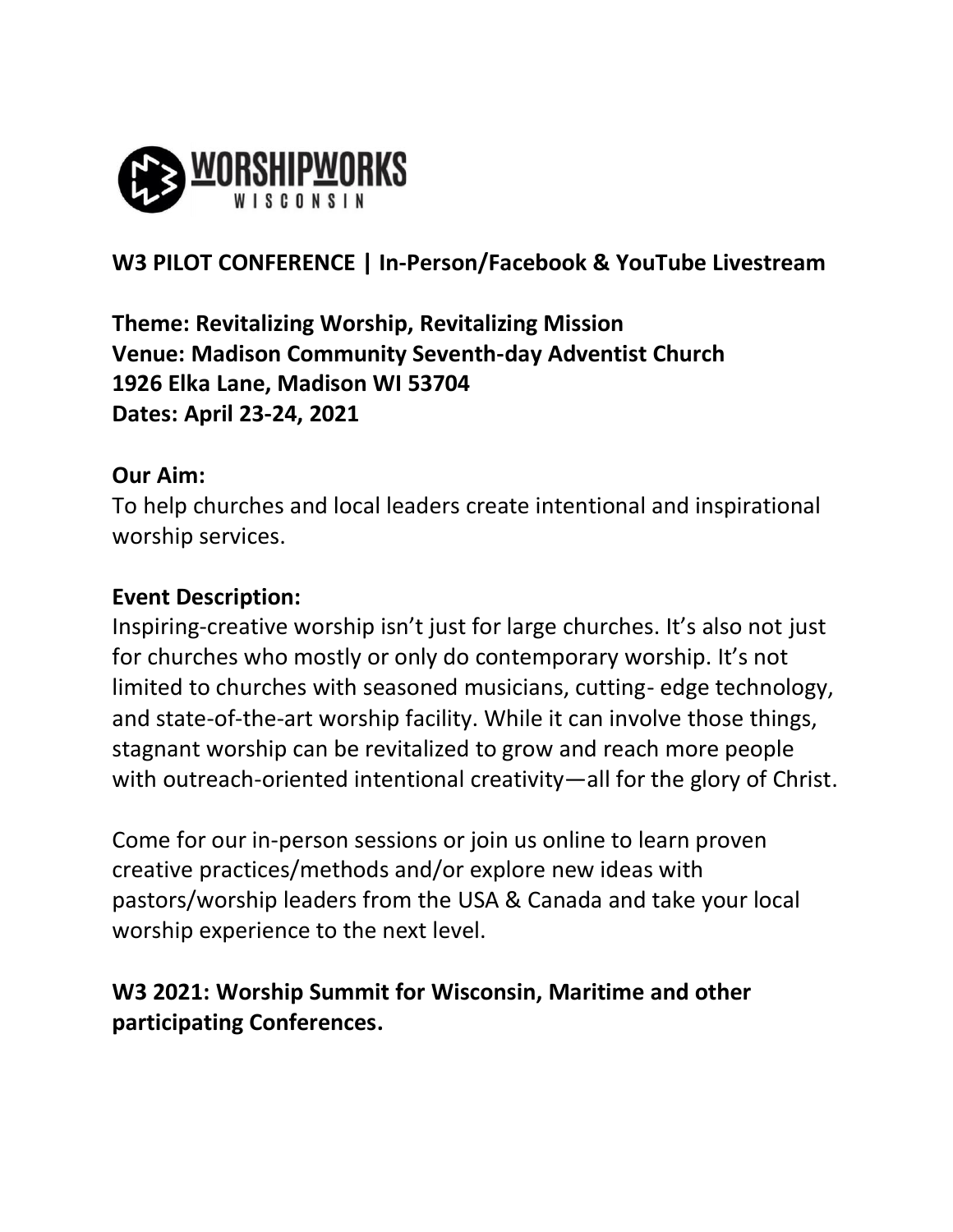

**W3 Main Presenters: Name:** Elder David Miller President of the Maritime Conference, Canada **Name:** Pastor Zack Payne Youth Director of Wisconsin Conference **Name:** Rowell Puedivan Pastor of the Madison Community Church

#### **Schedule:**

#### **Session 1 | Friday Night – April 23**

Presenter: Pastor Rowell Puedivan Music: Relevare 6:00 PM – Praise Time & Session/Worship, Music & Songwriting

### **Session 2 | Saturday Morning – April 24**

Special Guest Speaker: Elder David Miller Music: Relevare/Madison Youth 11: 00 AM – Praise Time & Worship Service 12:30 PM – Lunch Break

#### **Session 3 | Saturday Afternoon – April 24**

Music: Hmong Youth/Monroe Youth Presenter: Pastor Zack Payne 3:00 PM – Praise Time & Session/Workshop 4:00 PM – Q & A 4:30 PM – Concert/Open Mic 5:00 PM – Dismiss

You won't want to miss this inspiring event! **Freewill Offering:** W3 2022 Summit TBA